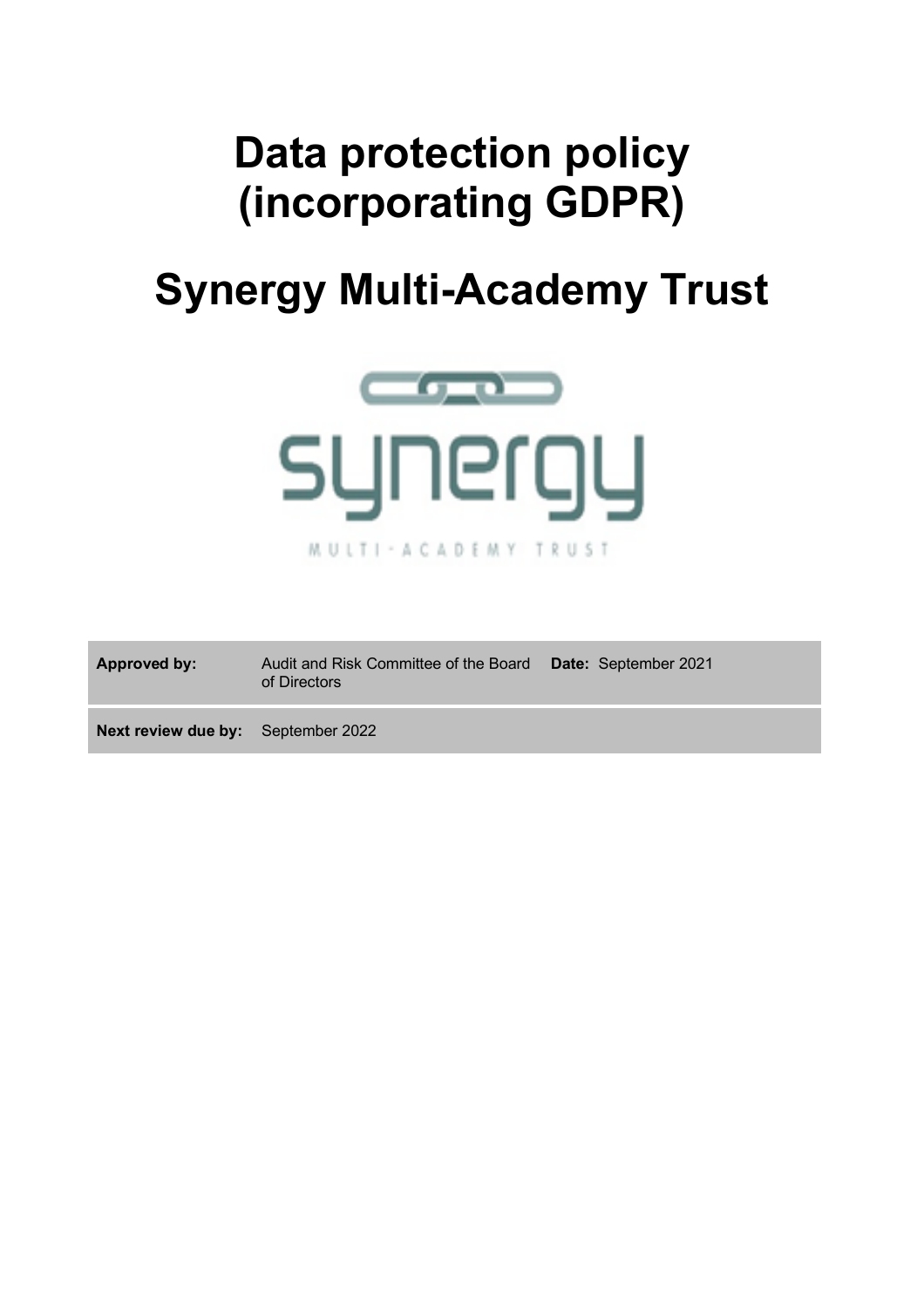# **Contents**

## **1. Aims**

Our Trust's aim is to ensure that all personal data collected about staff, pupils, parents, governors, visitors and other individuals is collected, stored and processed in accordance with the General Data Protection Regulation (GDPR) and the Data Protection Act 2018 (DPA 2018).

This policy applies to all personal data, regardless of whether it is in paper or electronic format.

## **2. Legislation and guidance**

This policy meets the requirements of the GDPR and the DPA 2018. It is based on guidance published by the Information Commissioner's Office (ICO) on the GDPR and the ICO's code of practice for subject access requests.

It meets the requirements of the Protection of Freedoms Act 2012 when referring to our use of biometric data.

It also reflects the ICO's code of practice for the use of surveillance cameras and personal information.

In addition, this policy complies with our funding agreement and articles of association.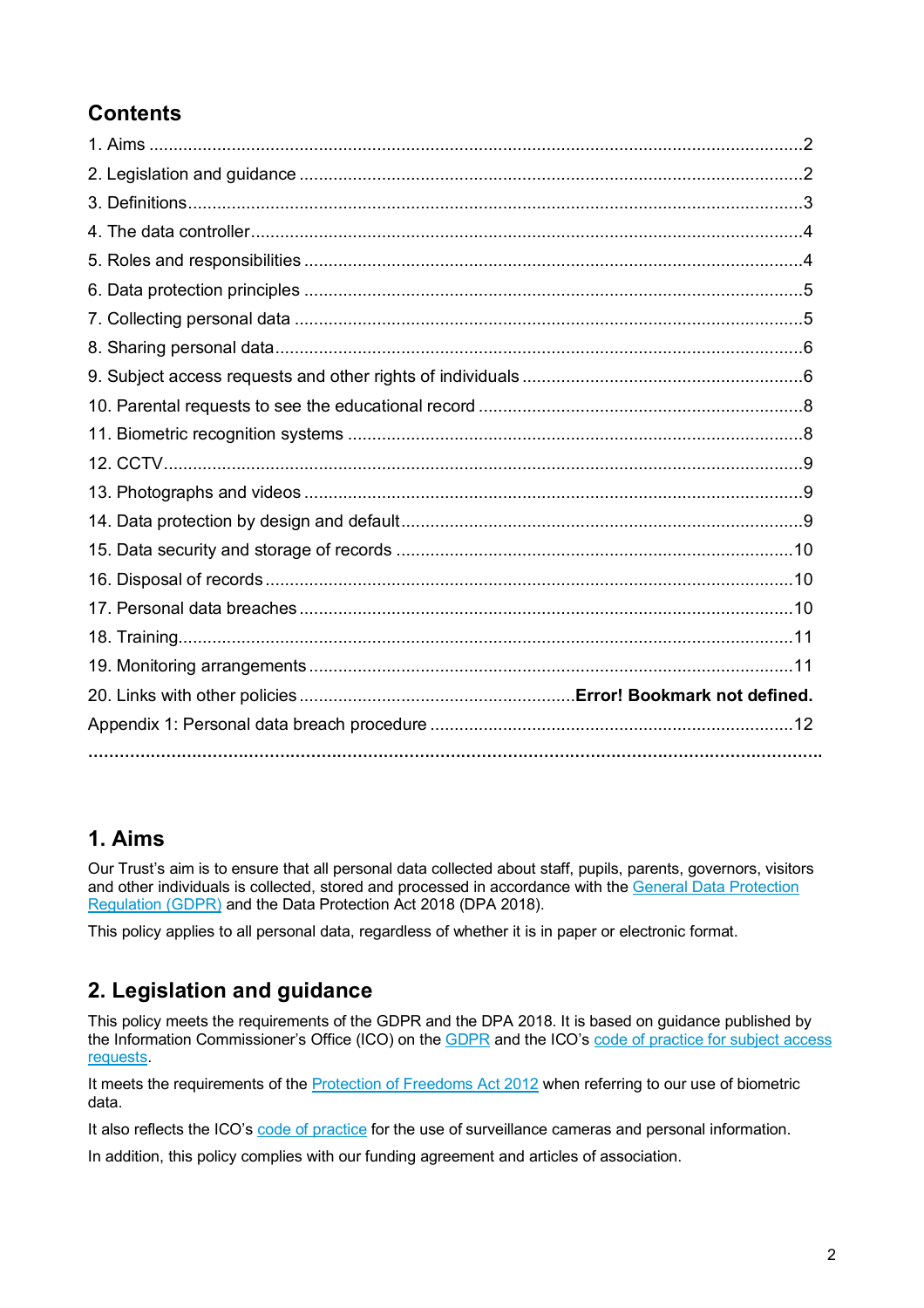# **3. Definitions**

 $\overline{a}$ 

| Term                                | <b>Definition</b>                                                                                                                                                                                                                                                                                                                                                                                                                                                                          |
|-------------------------------------|--------------------------------------------------------------------------------------------------------------------------------------------------------------------------------------------------------------------------------------------------------------------------------------------------------------------------------------------------------------------------------------------------------------------------------------------------------------------------------------------|
| Personal data                       | Any information relating to an identified, or<br>identifiable, individual.<br>This may include the individual's:<br>Name (including initials)<br>Identification number<br>Location data<br>Online identifier, such as a username<br>It may also include factors specific to the<br>individual's physical, physiological, genetic,<br>mental, economic, cultural or social identity.                                                                                                        |
| Special categories of personal data | Personal data which is more sensitive and so<br>needs more protection, including information<br>about an individual's:<br>Racial or ethnic origin<br>$\bullet$<br>Political opinions<br>$\bullet$<br>Religious or philosophical beliefs<br>$\bullet$<br>Trade union membership<br>$\bullet$<br>Genetics<br>Biometrics (such as fingerprints, retina<br>and iris patterns), where used for<br>identification purposes<br>Health - physical or mental<br>٠<br>Sex life or sexual orientation |
| Processing                          | Anything done to personal data, such as<br>collecting, recording, organising, structuring,<br>storing, adapting, altering, retrieving, using,<br>disseminating, erasing or destroying.<br>Processing can be automated or manual.                                                                                                                                                                                                                                                           |
| Data subject                        | The identified or identifiable individual whose<br>personal data is held or processed.                                                                                                                                                                                                                                                                                                                                                                                                     |
| Data controller                     | A person or organisation that determines the<br>purposes and the means of processing of<br>personal data.                                                                                                                                                                                                                                                                                                                                                                                  |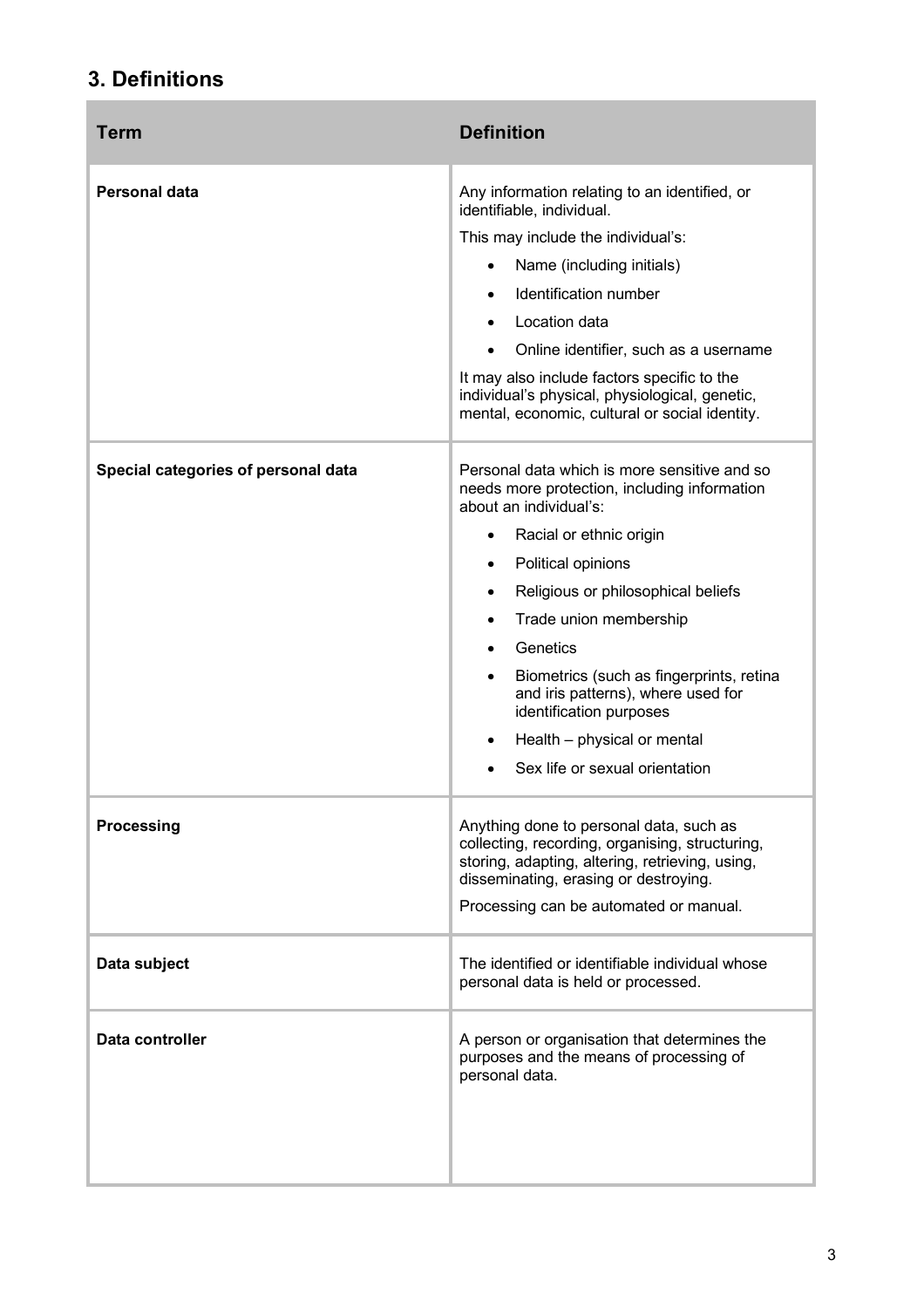| Data processor       | A person or other body, other than an employee<br>of the data controller, who processes personal<br>data on behalf of the data controller.              |
|----------------------|---------------------------------------------------------------------------------------------------------------------------------------------------------|
| Personal data breach | A breach of security leading to the accidental or<br>unlawful destruction, loss, alteration, unauthorised<br>disclosure of, or access to personal data. |

## **4. The data controller**

Our Trust and schools within the Trust process personal data relating to parents, pupils, staff, governors, visitors and others, and therefore is a data controller.

The Trust is registered as a data controller with the ICO and will renew this registration annually or as otherwise legally required.

## **5. Roles and responsibilities**

This policy applies to **all staff** employed by our Trust, and to external organisations or individuals working on our behalf. Staff who do not comply with this policy may face disciplinary action.

## **5.1 Trust Board**

The Trust Board has overall responsibility for ensuring that our schools comply with all relevant data protection obligations.

#### **5.2 Data Protection Officer**

The Data Protection Officer (DPO) is responsible for overseeing the implementation of this policy, monitoring our compliance with data protection law, and developing related policies and guidelines where applicable.

They will provide a report of their activities directly to the Trust Board and, where relevant, report to the Board their advice and recommendations on Trust and school data protection issues.

Synergy MAT has a Data Protection Lead (DPL) who is the first point of contact for individuals whose data the Trust processes, and for the ICO.

Synergy MAT use GDPR Sentry as their DPO and to provide support and extra guidance. GDPR Sentry are contactable via info@gdprsentry.com or by telephone on 0113 804 2035.

#### **5.3 Chief Executive Officer**

The CEO acts as the representative of the data controller on a day-to-day basis.

### **5.4 All staff**

Staff are responsible for:

- Collecting, storing and processing any personal data in accordance with this policy
- Informing the school or Trust of any changes to their personal data, such as a change of address
- Contacting the DPO in the following circumstances:
	- $\circ$  With any questions about the operation of this policy, data protection law, retaining personal data or keeping personal data secure
	- o If they have any concerns that this policy is not being followed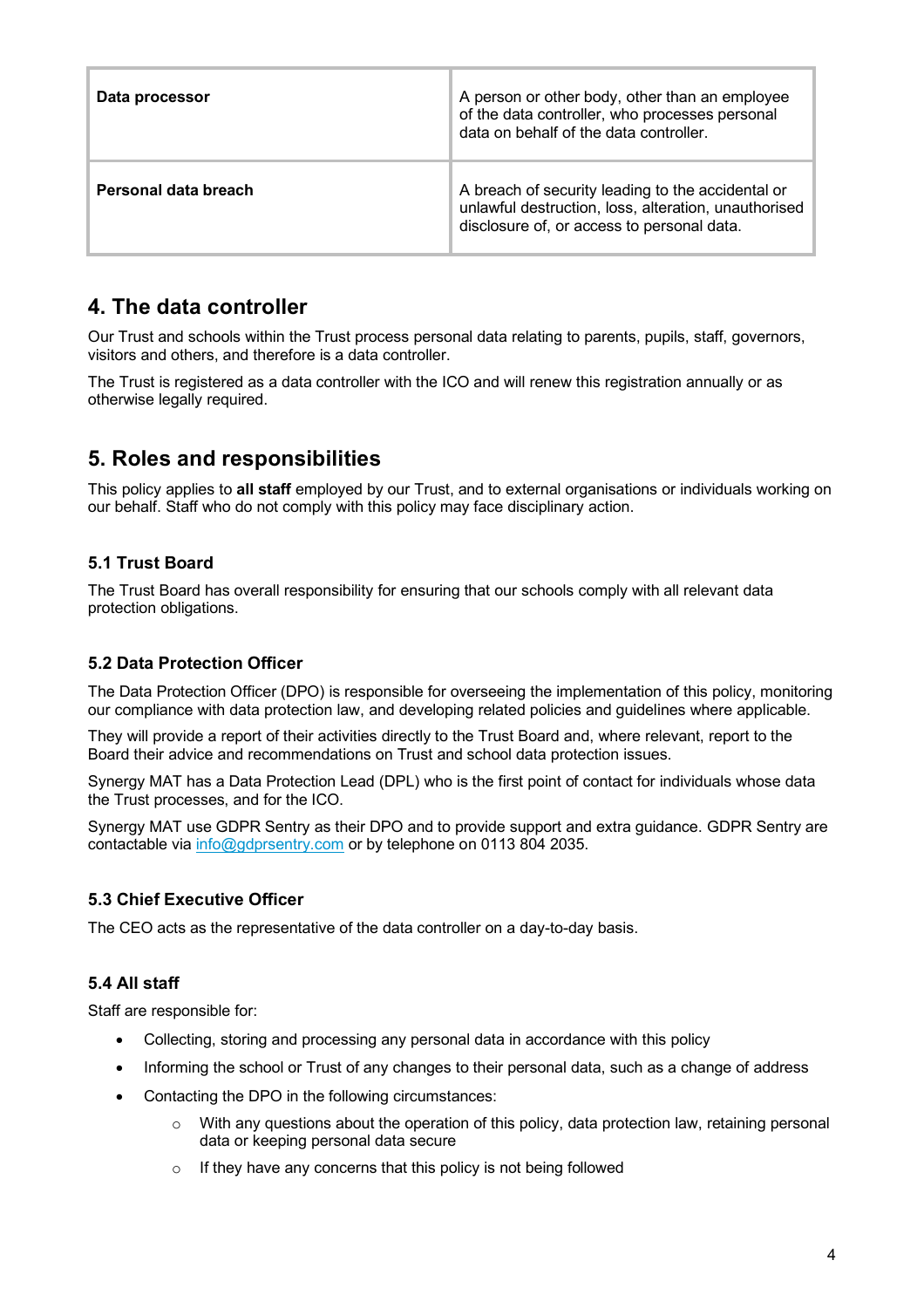- o If they are unsure whether or not they have a lawful basis to use personal data in a particular way
- $\circ$  If they need to rely on or capture consent, draft a privacy notice, deal with data protection rights invoked by an individual, or transfer personal data outside the European Economic Area
- o If there has been a data breach
- $\circ$  Whenever they are engaging in a new activity that may affect the privacy rights of individuals
- o If they need help with any contracts or sharing personal data with third parties

## **6. Data protection principles**

The GDPR is based on data protection principles that all our schools must comply with.

The principles say that personal data must be:

- Processed lawfully, fairly and in a transparent manner
- Collected for specified, explicit and legitimate purposes
- Adequate, relevant and limited to what is necessary to fulfil the purposes for which it is processed
- Accurate and, where necessary, kept up to date
- Kept for no longer than is necessary for the purposes for which it is processed
- Processed in a way that ensures it is appropriately secure

This policy sets out how the school aims to comply with these principles.

## **7. Collecting personal data**

#### **7.1 Lawfulness, fairness and transparency**

We will only process personal data where we have one of 6 'lawful bases' (legal reasons) to do so under data protection law:

- The data needs to be processed so that the Trust or a Trust school can **fulfil a contract** with the individual, or the individual has asked the school to take specific steps before entering into a contract
- The data needs to be processed so that the Trust can **comply with a legal obligation**
- The data needs to be processed to ensure the **vital interests** of the individual e.g., to protect someone's life
- The data needs to be processed so that the Trust, as a public authority, can perform a task **in the public interest,** and carry out its official functions
- The data needs to be processed for the **legitimate interests** of the Trust or a third party (provided the individual's rights and freedoms are not overridden)
- The individual (or their parent/carer when appropriate in the case of a pupil) has freely given clear **consent**.

For special categories of personal data, we will also meet one of the special category conditions for processing which are set out in the GDPR and Data Protection Act 2018.

Trust primary schools that offer online services to pupils, such as classroom apps, intend to rely on consent as a basis for processing and will ask for parental consent (except for online counselling and preventive services).

Trust secondary schools that offer online services to pupils, such as classroom apps, intend to rely on consent as a basis for processing. They will request parental consent where the pupil is under 12 (except for online counselling and preventive services).

Whenever we first collect personal data directly from individuals, we will provide them with the relevant information required by data protection law.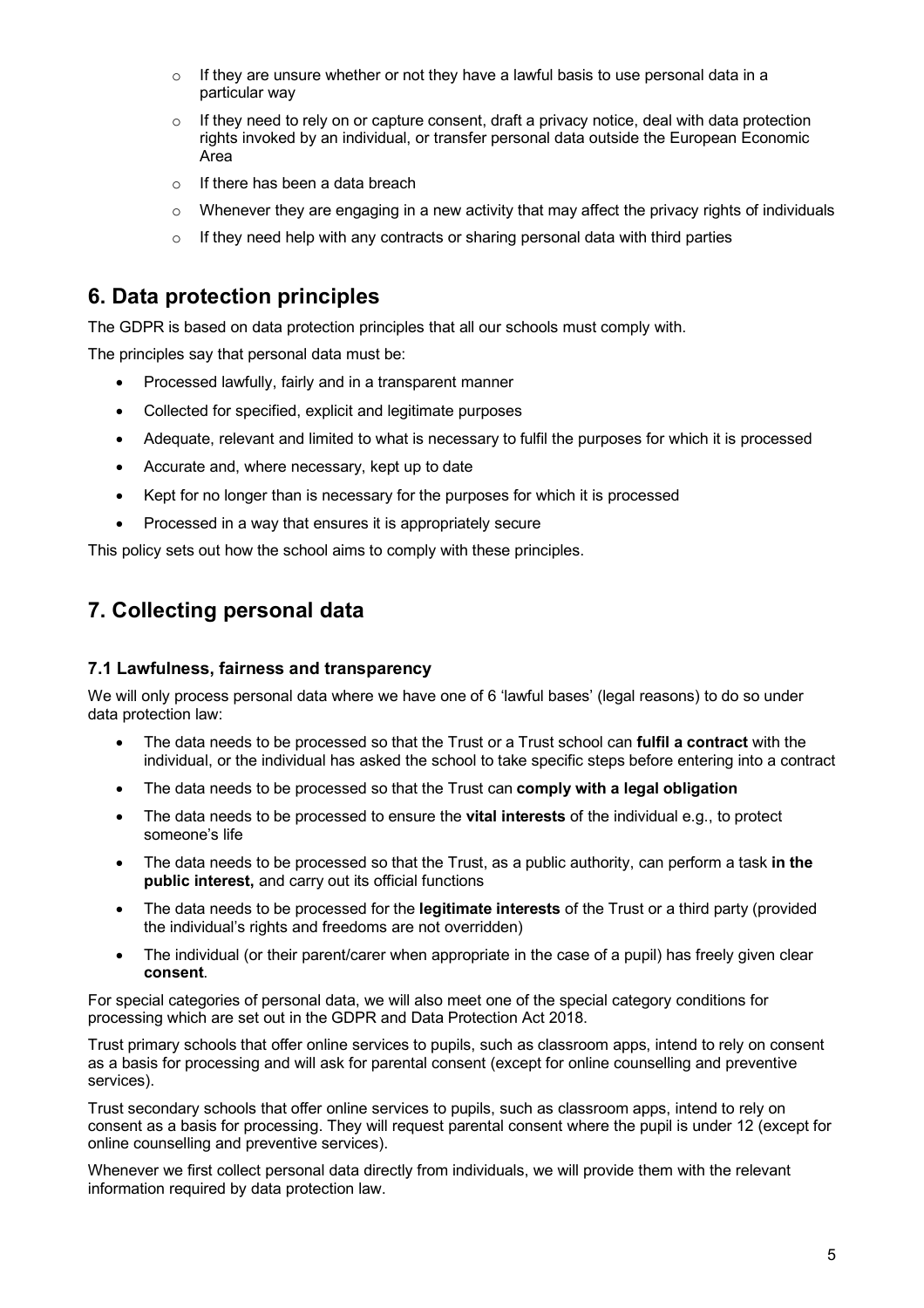#### **7.2 Limitation, minimisation and accuracy**

We will only collect personal data for specified explicit and legitimate reasons. We will explain these reasons to the individuals when we first collect their data.

If we want to use personal data for reasons other than those given when we first obtained it, we will inform the individuals concerned before we do so and seek consent where necessary.

Staff must only process personal data where it is necessary to do their jobs.

When staff no longer need the personal data they hold, they must ensure it is deleted or anonymised. This will be done in accordance with the Information and Records Management Society's toolkit for schools (employee data held for  $7$  years, pupil data held until their  $25<sup>th</sup>$  birthday).

## **8. Sharing personal data**

We will not normally share personal data with anyone else, but may do so where:

- There is an issue with a pupil or parent/carer that puts the safety of our staff at risk
- We need to liaise with other agencies we will seek consent as necessary before doing this
- Our suppliers or contractors need data to enable us to provide services to our staff and pupils for example, IT companies. When doing this, we will:
	- $\circ$  Only appoint suppliers or contractors which can provide sufficient guarantees that they comply with data protection law
	- $\circ$  Establish a data sharing agreement with the supplier or contractor, either in the contract or as a standalone agreement, to ensure the fair and lawful processing of any personal data we share
	- $\circ$  Only share data that the supplier or contractor needs to carry out their service, and information necessary to keep them safe while working with us.

We will also share personal data with law enforcement and government bodies where we are legally required to do so, including for:

- The prevention or detection of crime and/or fraud
- The apprehension or prosecution of offenders
- The assessment or collection of tax owed to HMRC
- In connection with legal proceedings
- Where the disclosure is required to satisfy our safeguarding obligations
- Research and statistical purposes, as long as personal data is sufficiently anonymised, or consent has been provided.

We may also share personal data with emergency services and local authorities to help them to respond to an emergency that affects any of our pupils or staff.

Where we transfer personal data to a country or territory outside the European Economic Area, we will do so in accordance with data protection law.

## **9. Subject access requests and other rights of individuals**

#### **9.1 Subject access requests**

Individuals have a right to make a 'subject access request' to gain access to personal information that the school holds about them. This includes:

- Confirmation that their personal data is being processed
- Access to a copy of the data
- The purposes of the data processing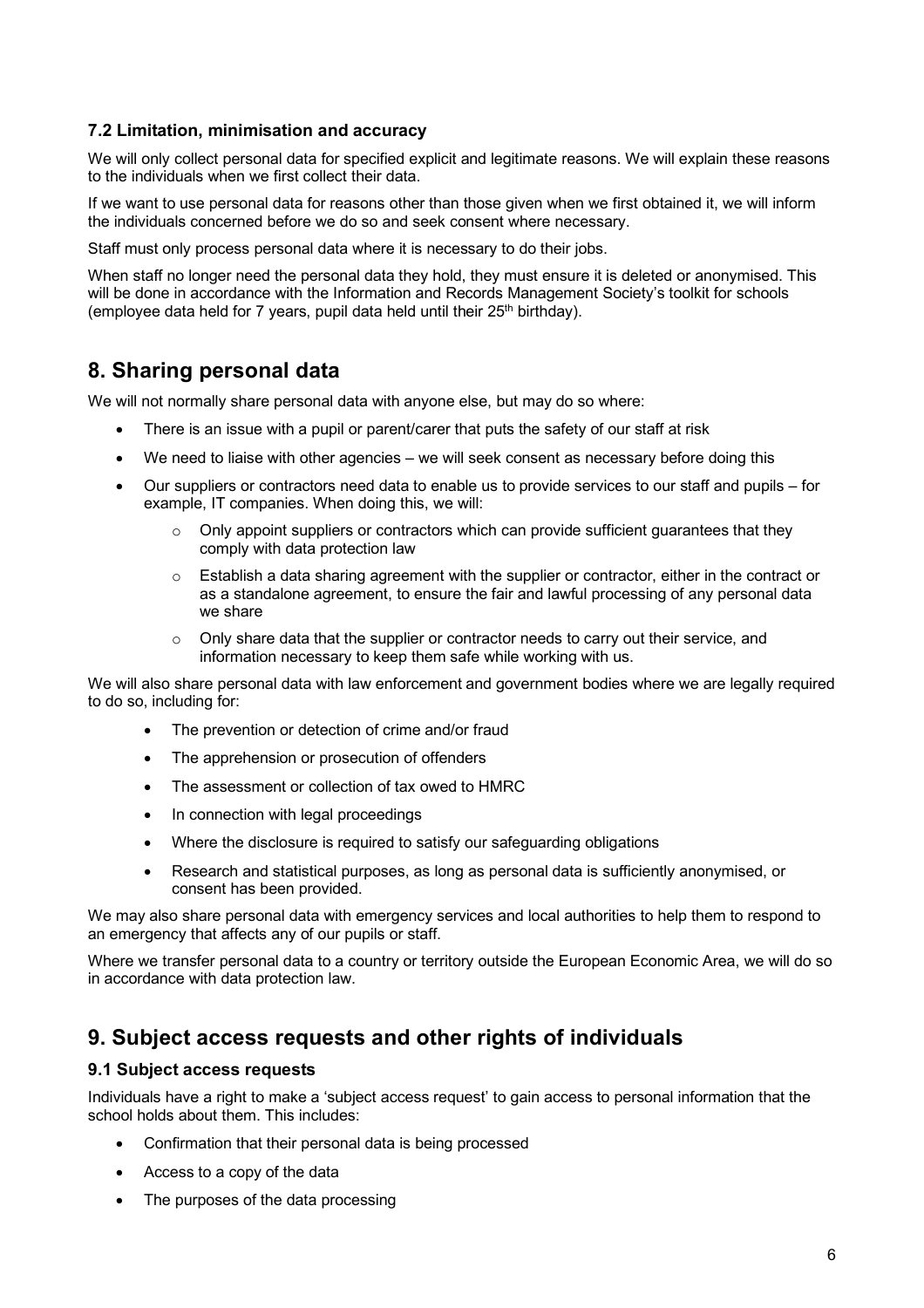- The categories of personal data concerned
- Who the data has been, or will be, shared with
- How long the data will be stored for, or if this isn't possible, the criteria used to determine this period
- The source of the data, if not the individual
- Whether any automated decision-making is being applied to their data, and what the significance and consequences of this might be for the individual.

Subject access requests can be submitted by any reasonable method, including by email, letter or via the DPO. They should include:

- Name of individual
- Correspondence address
- Contact number and email address
- Details of the information requested

If staff receive a subject access request, they must immediately forward it to the DPO.

#### **9.2 Children and subject access requests**

Personal data about a child belongs to that child, and not the child's parents or carers. For a parent or carer to make a subject access request with respect to their child, the child must either be unable to understand their rights and the implications of a subject access request or have given their consent.

Children below the age of 12 are generally not regarded to be mature enough to understand their rights and the implications of a subject access request. Therefore, most subject access requests from parents or carers of pupils at our school may be granted without the express permission of the pupil. This is not a rule and a pupil's ability to understand their rights will always be judged on a case-by-case basis.

Children aged 12 and above are generally regarded to be mature enough to understand their rights and the implications of a subject access request. Therefore, most subject access requests from parents or carers of pupils at our school may not be granted without the express permission of the pupil. This is not a rule and a pupil's ability to understand their rights will always be judged on a case-by-case basis.

#### **9.3 Responding to subject access requests**

When responding to requests, we:

- May ask the individual to provide 2 forms of identification
- May contact the individual via phone to confirm the request was made
- Will respond without delay and within 1 month of receipt of the request
- Will provide the information free of charge
- May tell the individual we will comply within 3 months of receipt of the request, where a request is complex or numerous. We will inform the individual of this within 1 month and explain why the extension is necessary.

We will not disclose information if it:

- Might cause serious harm to the physical or mental health of the pupil or another individual
- Would reveal that the child is at risk of abuse, where the disclosure of that information would not be in the child's best interests
- Is contained in adoption or parental order records
- Is given to a court in proceedings concerning the child.

If the request is unfounded or excessive, we may refuse to act on it, or charge a reasonable fee that takes into account administrative costs.

A request will be deemed to be unfounded or excessive if it is repetitive or asks for further copies of the same information.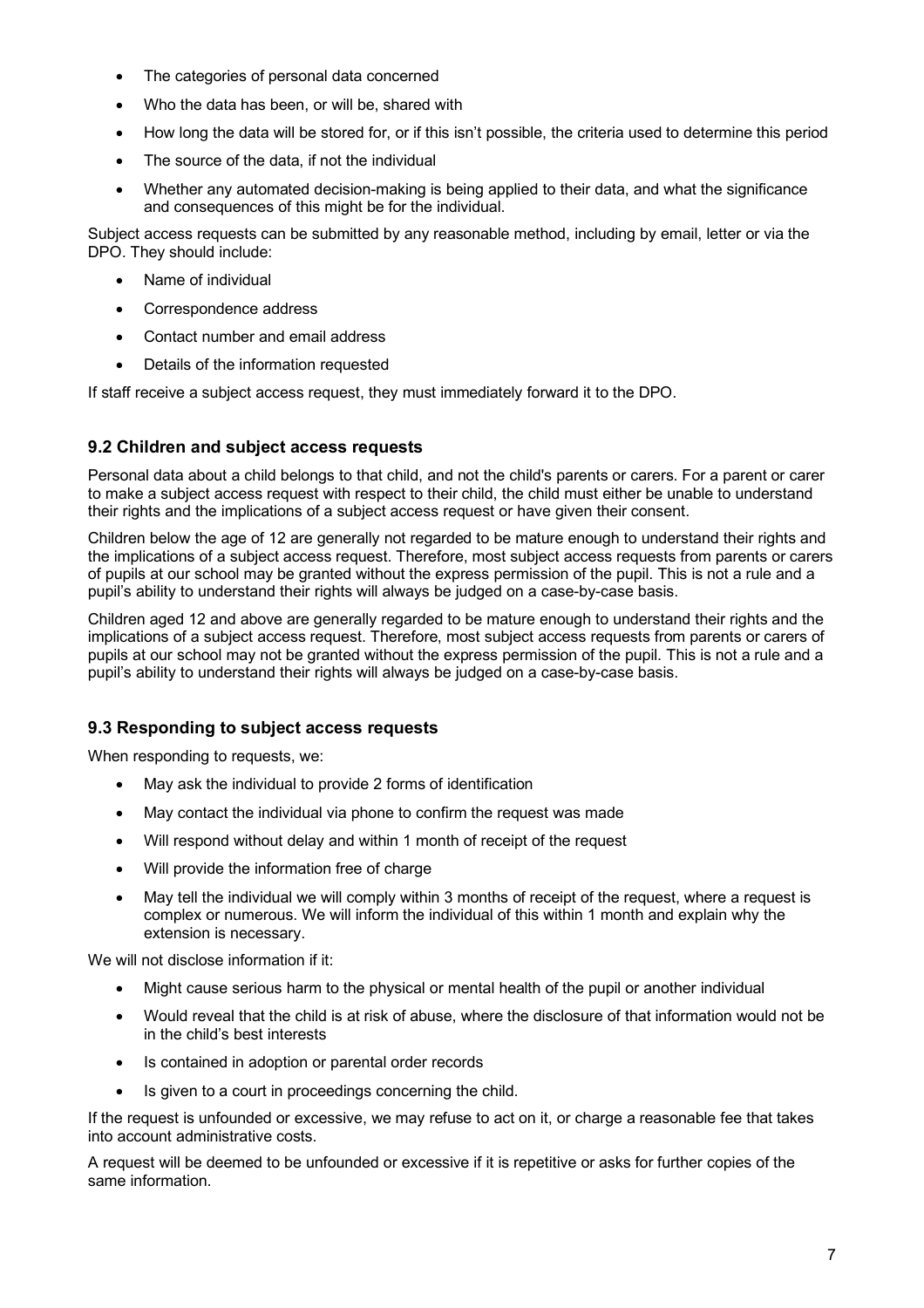When we refuse a request, we will tell the individual why, and tell them they have the right to complain to the ICO.

#### **9.4 Other data protection rights of the individual**

In addition to the right to make a subject access request (see above), and to receive information when we are collecting their data about how we use and process it (see section 7), individuals also have the right to:

- Withdraw their consent to processing at any time
- Ask us to rectify, erase or restrict processing of their personal data, or object to the processing of it (in certain circumstances)
- Prevent use of their personal data for direct marketing
- Challenge processing which has been justified on the basis of public interest
- Request a copy of agreements under which their personal data is transferred outside of the European Economic Area
- Object to decisions based solely on automated decision making or profiling (decisions taken with no human involvement, that might negatively affect them)
- Prevent processing that is likely to cause damage or distress
- Be notified of a data breach in certain circumstances
- Make a complaint to the ICO
- Ask for their personal data to be transferred to a third party in a structured, commonly used and machine-readable format (in certain circumstances).

Individuals should submit any request to exercise these rights to the DPO. If staff receive such a request, they must immediately forward it to the DPO.

## **10. Parental requests to see the educational record**

Parents, or those with parental responsibility, have a legal right to free access to their child's educational record (which includes most information about a pupil) within 15 school days of receipt of a written request.

## **11. Biometric recognition systems**

Where we use pupils' biometric data as part of an automated biometric recognition system (for example, pupils use fingerprints to receive school dinners instead of paying with cash, we will comply with the requirements of the Protection of Freedoms Act 2012.

Parents/carers will be notified before any biometric recognition system is put in place or before their child first takes part in it. The school will get written consent from at least one parent or carer before we take any biometric data from their child and first process it.

Parents/carers and pupils have the right to choose not to use the school's biometric system(s). We will provide alternative means of accessing the relevant services for those pupils. For example, pupils can pay for school dinners in cash at each transaction if they wish.

Parents/carers and pupils can object to participation in the school's biometric recognition system(s), or withdraw consent, at any time, and we will make sure that any relevant data already captured is deleted.

As required by law, if a pupil refuses to participate in, or continue to participate in, the processing of their biometric data, we will not process that data irrespective of any consent given by the pupil's parent(s)/carer(s).

Where staff members or other adults use the school's biometric system(s), we will also obtain their consent before they first take part in it and provide alternative means of accessing the relevant service if they object. Staff and other adults can also withdraw consent at any time, and the school will delete any relevant data already captured.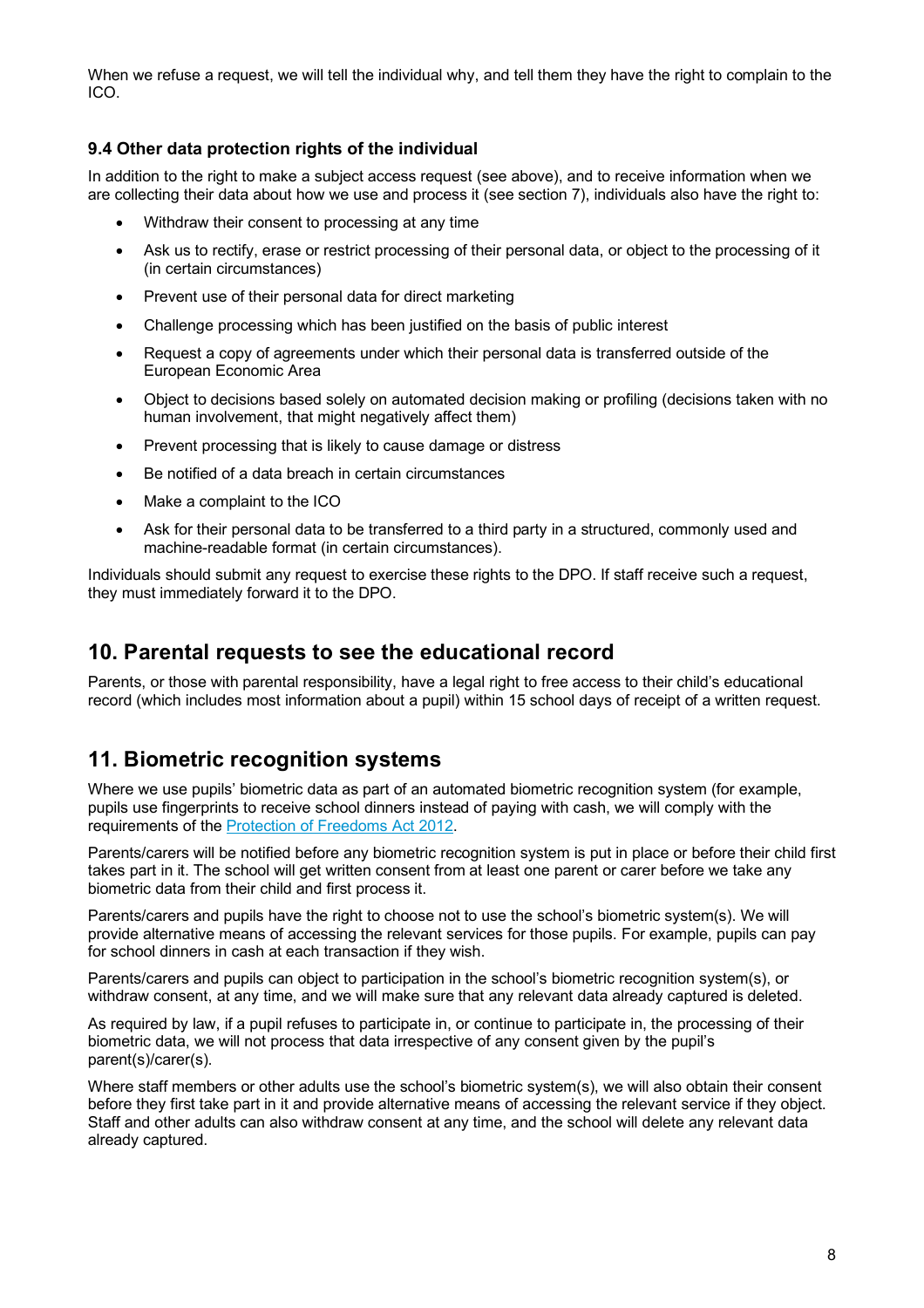# **12. CCTV**

We use CCTV in various locations around the Trust's schools' sites to ensure they remain safe. We will adhere to the ICO's code of practice for the use of CCTV.

We do not need to ask individuals' permission to use CCTV, but we make it clear where individuals are being recorded. Security cameras are clearly visible and accompanied by prominent signs explaining that CCTV is in use.

Any enquiries about the CCTV system should be directed to the school's Headteacher.

## **13. Photographs and videos**

As part of our school activities, we may take photographs and record images of individuals within our schools.

Primary schools will obtain written consent from parents/carers for photographs and videos to be taken of their child for communication, marketing and promotional materials. We will clearly explain how the photograph and/or video will be used to both the parent/carer and pupil.

Secondary schools will obtain written consent from parents/carers, or pupils aged 18 and over, for photographs and videos to be taken of pupils for communication, marketing and promotional materials.

Where we need parental consent, we will clearly explain how the photograph and/or video will be used to both the parent/carer and pupil. Where we don't need parental consent, we will clearly explain to the pupil how the photograph and/or video will be used.

Uses may include:

- Within school on notice Boards and in school magazines, brochures, newsletters, etc.
- Outside of school by external agencies such as the school photographer, newspapers, campaigns
- Online on our school website or social media pages

Consent can be refused or withdrawn at any time. If consent is withdrawn, we will delete the photograph or video and not distribute it further.

When using photographs and videos in this way we will not accompany them with any other personal information about the child, to ensure they cannot be identified.

## **14. Data protection by design and default**

We will put measures in place to show that we have integrated data protection into all of our data processing activities, including:

- Appointing a DPO, and ensuring they have the necessary resources to fulfil their duties
- Only processing personal data that is necessary for each specific purpose of processing, and always in line with the data protection principles set out in relevant data protection law (see section 6)
- Completing data protection impact assessments (DPIAs) where the school's processing of personal data presents a high risk to rights and freedoms of individuals, and when introducing new technologies (the DPO will advise on this process)
- Integrating data protection into internal documents including this policy, any related policies and privacy notices
- Regularly training members of staff on data protection law, this policy, any related policies and any other data protection matters.
- Regularly conducting reviews and audits to test our privacy measures and make sure we are compliant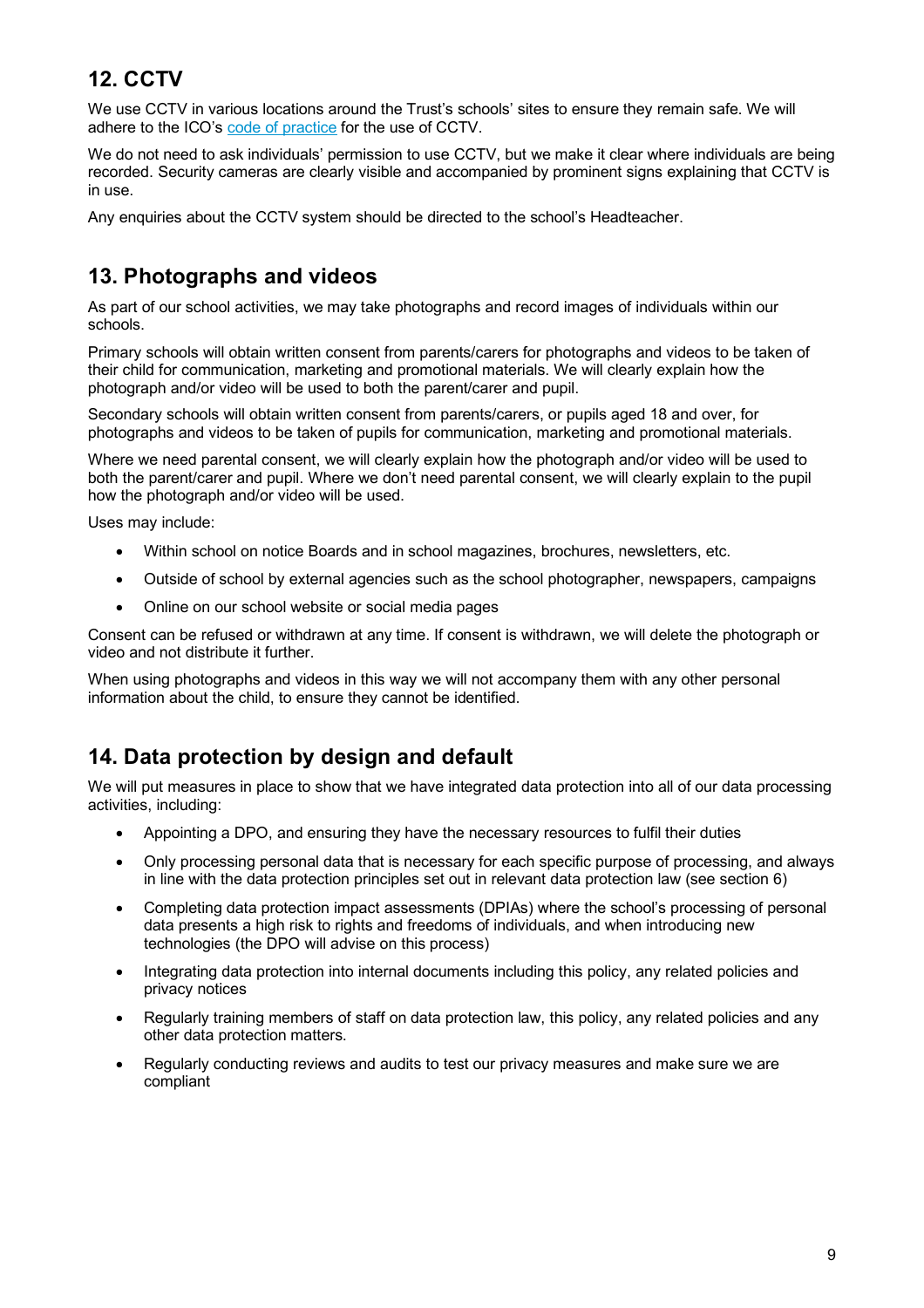- Maintaining records of our processing activities, including:
	- For the benefit of data subjects, making available the name and contact details of our school and DPO and all information we are required to share about how we use and process their personal data (via our privacy notices)
	- $\circ$  For all personal data that we hold, maintaining an internal record of the type of data, data subject, how and why we are using the data, any third-party recipients, how and why we are storing the data, retention periods and how we are keeping the data secure

## **15. Data security and storage of records**

We will protect personal data and keep it safe from unauthorised or unlawful access, alteration, processing or disclosure, and against accidental or unlawful loss, destruction or damage.

In particular:

- Paper-based records and portable electronic devices, such as laptops and hard drives that contain personal data, must be kept securely when not in use
- Papers containing confidential personal data should not be left on office and classroom desks, on staffroom tables, pinned to notice/display boards, or left anywhere else where there is general access
- Where personal information needs to be taken off site, staff should sign it in and out from the school or Trust
- Passwords that are at least 8 characters long containing letters and numbers are used to access computers, laptops and other electronic devices. Staff and pupils are reminded to change their passwords at regular intervals and not share them or write them down where they can be accessed by someone else. Staff must "lock" their devices when leaving them unattended
- Encryption software should be used to protect portable devices and removable media, such as laptops and USB devices. Personal data should not be downloaded and stored on these devices unless it cannot be accessed directly via a connection to the server on which it resides
- Staff, pupils, governors, Directors and Members who store personal information on their personal devices are expected to follow the same security procedures as for school-owned equipment
- Where we need to share personal data with a third party, we carry out due diligence and take reasonable steps to ensure it is stored securely and adequately protected (see section 8)
- Data is backed up regularly and stored securely.

## **16. Disposal of records**

Personal data that is no longer needed will be disposed of securely. Personal data that has become inaccurate or out of date will also be disposed of securely, where we cannot or do not need to rectify or update it.

For example, we will shred or incinerate paper-based records, and overwrite or delete electronic files. We may also use a third party to safely dispose of records on the school's behalf. If we do so, we will require the third party to provide sufficient guarantees that it complies with data protection law.

## **17. Personal data breaches**

The Trust will make all reasonable endeavours to ensure that there are no personal data breaches.

In the unlikely event of a suspected data breach, we will follow the procedure set out in Appendix 1.

When appropriate, we will report the data breach to the ICO within 72 hours. Such breaches in a school context may include, but are not limited to:

- A non-anonymised dataset being published on the school website which shows the exam results of pupils eligible for the pupil premium
- Safeguarding information being made available to an unauthorised person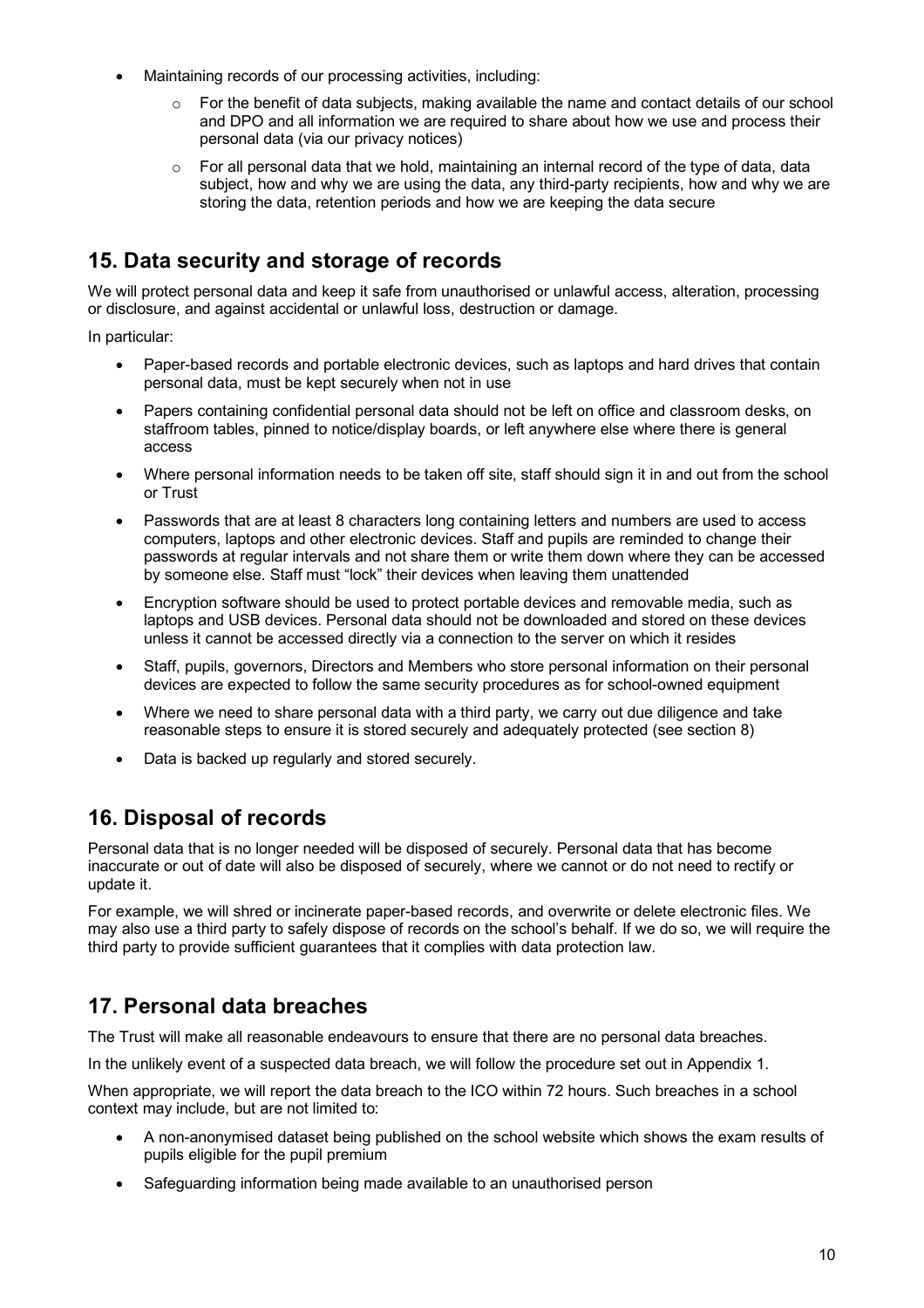• The theft of a school laptop containing non-encrypted personal data about pupils.

# **18. Training**

All staff and governors are provided with data protection training as part of their induction process.

Data protection will also form part of continuing professional development, where changes to legislation, guidance or the school's processes make it necessary.

## **19. Monitoring arrangements**

The DPO is responsible for monitoring and reviewing this policy.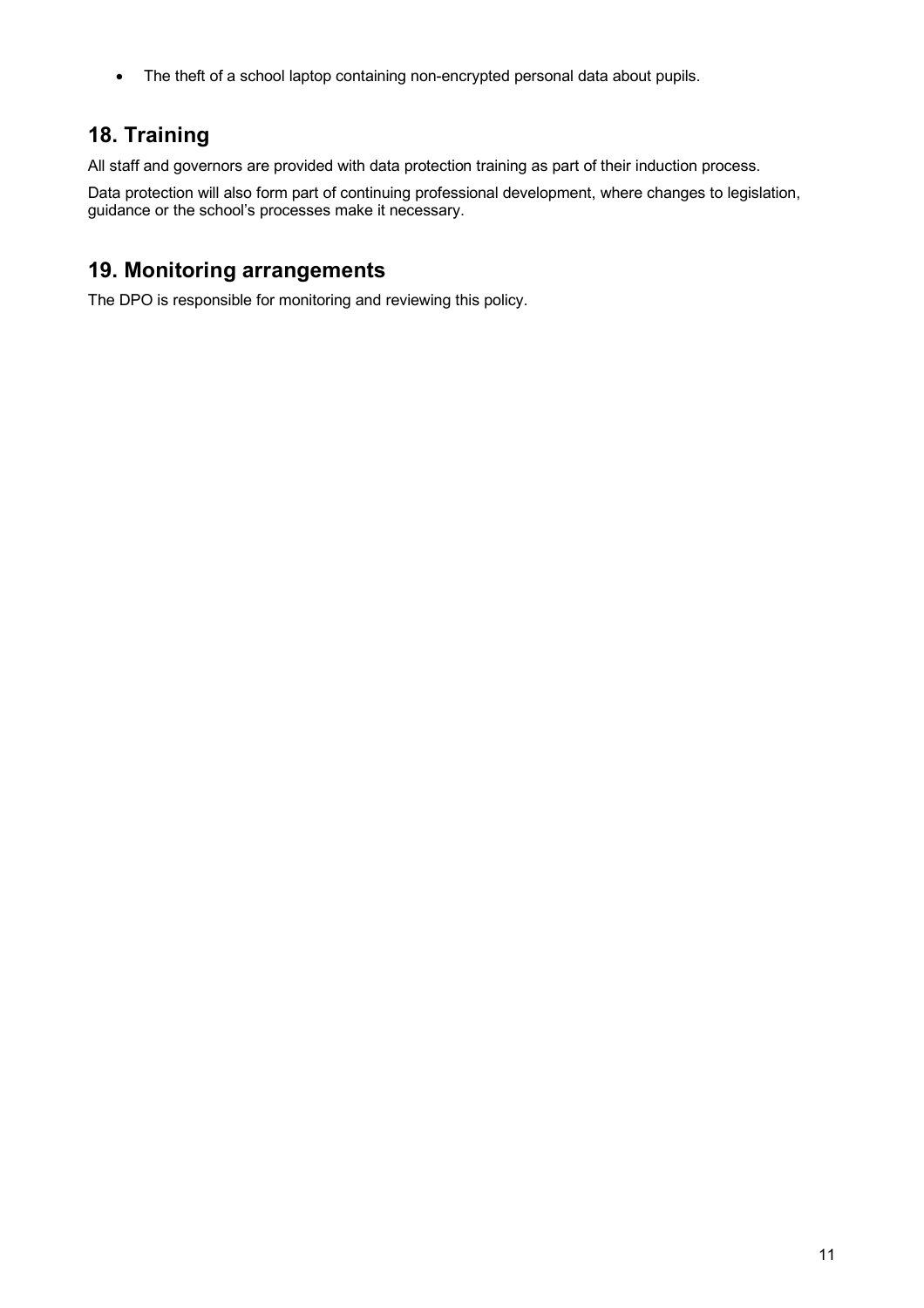## **Appendix 1: Personal data breach procedure**

This procedure is based on guidance on personal data breaches produced by the ICO.

- On finding or causing a breach, or potential breach, the staff member or data processor must immediately notify the DPO
- The DPO will investigate the report and determine whether a breach has occurred. To decide, the DPO will consider whether personal data has been accidentally or unlawfully:
	- o Lost
	- o Stolen
	- o Destroyed
	- o Altered
	- o Disclosed or made available where it should not have been
	- o Made available to unauthorised people
- The DPO will alert the CEO and the relevant Headteacher
- The DPO will make all reasonable efforts to contain and minimise the impact of the breach, assisted by relevant staff members or data processors where necessary. Actions relevant to specific data types are set out at the end of this procedure
- The DPO will assess the potential consequences, based on how serious they are, and how likely they are to happen
- The DPO will work out whether the breach must be reported to the ICO. This must be judged on a case-by-case basis. To decide, the DPO will consider whether the breach is likely to negatively affect people's rights and freedoms, and cause them any physical, material or non-material damage (e.g., emotional distress), including through:
	- o Loss of control over their data
	- o Discrimination
	- o Identify theft or fraud
	- o Financial loss
	- o Unauthorised reversal of pseudonymisation (for example, key-coding)
	- o Damage to reputation
	- o Loss of confidentiality
	- $\circ$  Any other significant economic or social disadvantage to the individual(s) concerned

If it is likely that there will be a risk to people's rights and freedoms, the DPO must notify the ICO.

- The DPO will document the decision (either way) in case it is challenged at a later date by the ICO, or an individual affected by the breach. Documented decisions are stored on the school's computer system.
- Where the ICO must be notified, the DPO will do this via the 'report a breach' page of the ICO website within 72 hours. As required, the DPO will set out:
	- $\circ$  A description of the nature of the personal data breach including, where possible:
		- The categories and approximate number of individuals concerned
		- The categories and approximate number of personal data records concerned
	- o The name and contact details of the DPO
	- o A description of the likely consequences of the personal data breach
	- o A description of the measures that have been, or will be taken, to deal with the breach and mitigate any possible adverse effects on the individual(s) concerned